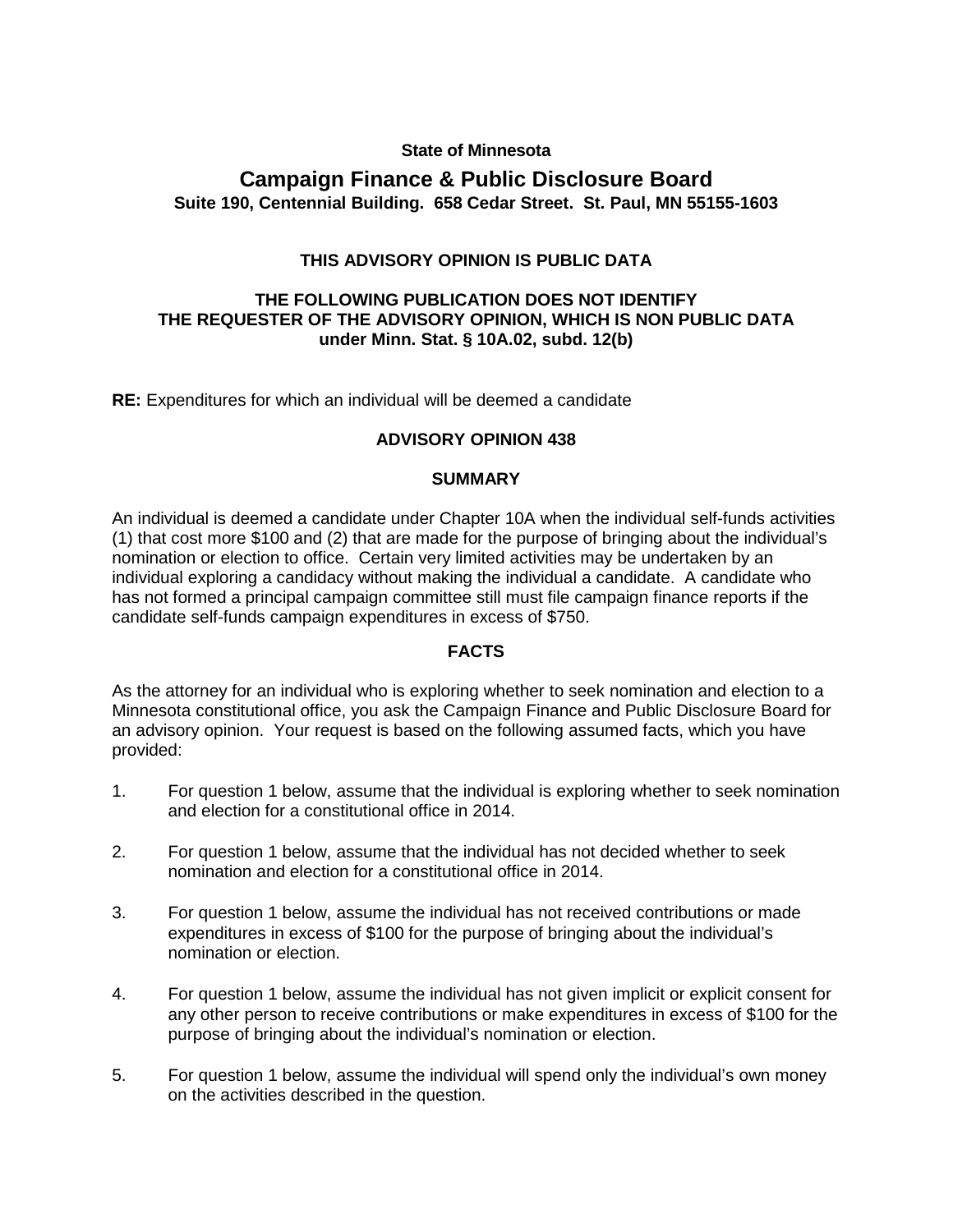- 6. For question 2 below, assume that the individual has decided to seek nomination and election for a constitutional office in 2014.
- 7. For question 2 below, assume the individual will spend only the individual's own money on the campaign, or the individual will not accept contributions totaling more than \$750 from other people and will not want or seek public funding for the campaign.
- 8. For all questions, assume the individual has not formed or registered a principal campaign committee.
- 9. For all questions, assume the individual has not taken the action necessary under the law of this state to qualify for nomination or election.

### **Question One**

Must an individual file a campaign finance report under Minnesota Statutes section 10A.20, subdivision 6, if the individual takes one or more of the following actions:

- 1) self-funds background research about himself or herself as part of the exploratory process;
- 2) self-funds name-recognition polling or issue polling as part of the exploratory process;
- 3) self-funds name-recognition polling or issue polling as part of the exploratory process and the polling questions reference the upcoming election for the constitutional office being considered by the individual; or
- 4) self-funds focus group research as a means of further refining issue polling as part of the exploratory process.

If the individual takes any one of these actions, does the individual need to form and register a principal campaign committee? Similarly, by making such self-funded expenditures as part of the exploratory process, would the individual be deemed a "candidate" under Minnesota Statutes section 10A.01, subdivision 10?

## **Opinion**

Minnesota Statutes section 10A.01, subdivision 10, provides as follows:

"Candidate" means an individual who seeks nomination or election as a state constitutional officer, legislator, or judge. An individual is deemed to seek nomination or election if the individual has taken the action necessary under the law of this state to qualify for nomination or election, has received contributions or made expenditures in excess of \$100, or has given implicit or explicit consent for any other person to receive contributions or make expenditures in excess of \$100, for the purpose of bringing about the individual's nomination or election.

A candidate must form and register a principal campaign committee with the Board if the candidate accepts more than \$750 in contributions or accepts public subsidy. Minn. Stat. § 10A.105, subd. 1. A candidate who is not required to form a principal campaign committee still must report to the Board if the candidate "makes campaign expenditures in aggregate in excess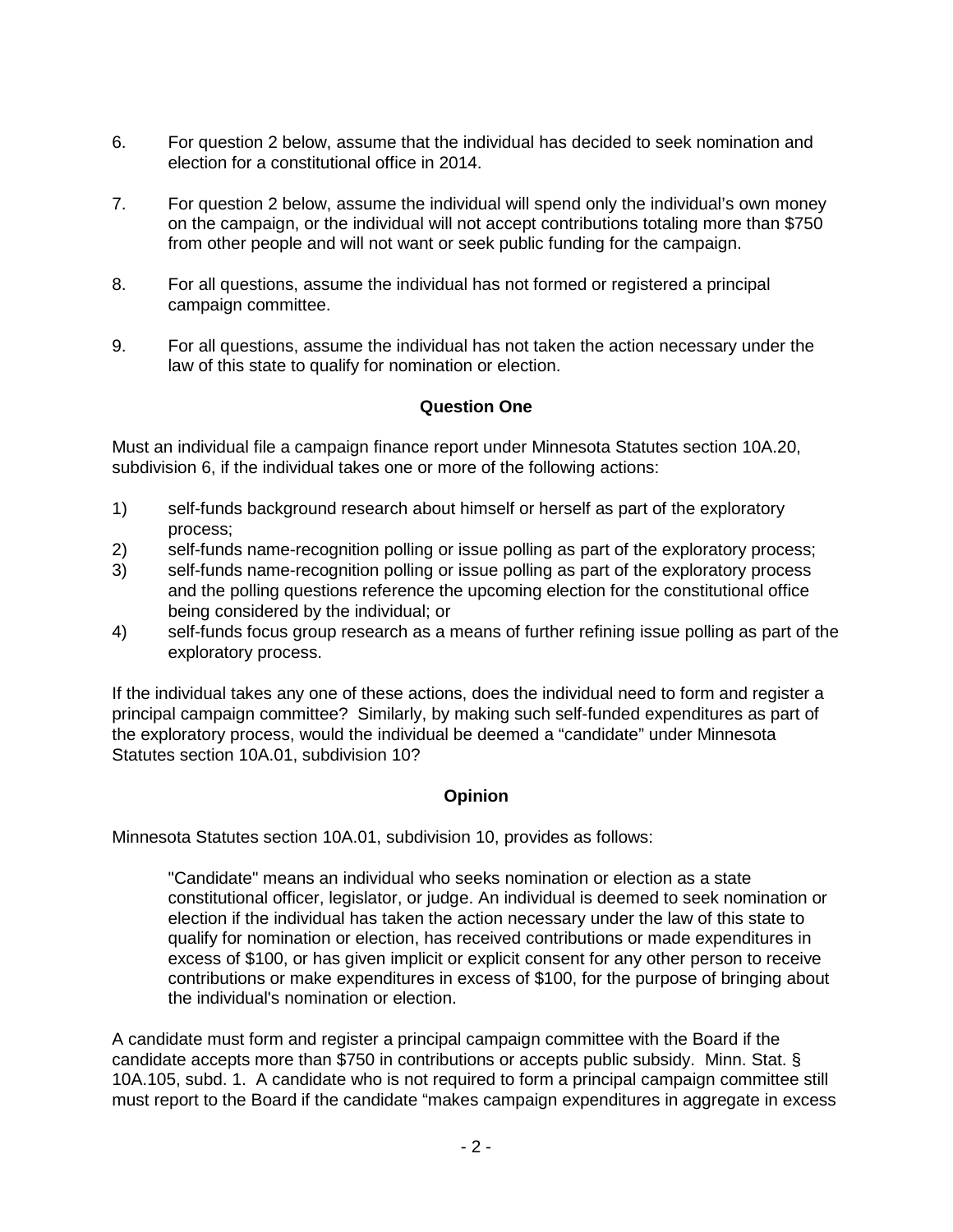of \$750 in a year." Minn. Stat. § 10A.20, subd. 6.

According to the provided facts, the individual has not yet decided whether to seek office and has not yet taken the action necessary to qualify for nomination or election to office. Nor has the individual received contributions in excess of \$100 or given consent for another person to receive contributions or make expenditures in excess of the \$100 threshold. Consequently, the individual can be deemed a candidate under Minnesota Statutes section 10A.01, subdivision 10, only if the individual's own payments for one or more of the activities identified in the question exceed the \$100 threshold and are made "for the purpose of bringing about the individual's nomination or election."

The first activity listed is the self-funding of background research on the individual that is undertaken before the individual has decided to seek office. Running a background check on oneself when deciding whether to run for office is sufficiently remote from the process of seeking nomination or election to office that it will not transform an individual into a candidate by operation of Minnesota Statutes section 10A.01, subdivision 10.

The second activity listed is name-recognition polling that again is undertaken before the individual has decided to seek office. Polling, however, involves contact with potential voters. A poll theoretically could be structured both to measure the name recognition of the individual and to also create a positive impression of the individual in a way that could help bring about the individual's nomination or election. Consequently, whether name-recognition polling is an activity that transforms an individual into a candidate by operation of Chapter 10A depends on the specific content of the poll.

If the questions in the poll simply ask voters whether they have heard of the individual or whether they have an impression of the individual, the potential influence on the voters would be minimal. When name-recognition polling can have only a minimal effect on voters, the Board will not consider the polling to be for the purpose of bringing about the individual's nomination or election and this activity will not transform an individual into a candidate under Chapter 10A.

Conversely, if the poll questions refer to the individual in a way that could change the voter's impression of the individual or the individual's potential opponents, the poll could help to bring about the individual's nomination or election to office. An individual who authorizes this type of polling would be deemed a candidate under Chapter 10A if the cost of the activity exceeds \$100.

The final activities listed in question one are issue polling and focus group research. These activities are conducted to determine which issues are most important to potential voters and which messages best resonate with voters on those issues. This information then is used to develop a more effective campaign to nominate or elect an individual. Because the information gathered from issue polling and focus group research is so directly related to bringing about an individual's nomination or election, an individual who authorizes these activities would be deemed a candidate under Chapter 10A if their cost exceeds \$100.

Under the facts presented for question one, the individual will not accept any contributions or public subsidy. Thus, even if the individual is deemed a candidate under Chapter 10A due to one of the activities discussed above, the individual would not be required to form or register a principal campaign committee with the Board. *See* Minn. Stat. § 10A.105, subd. 1 (candidate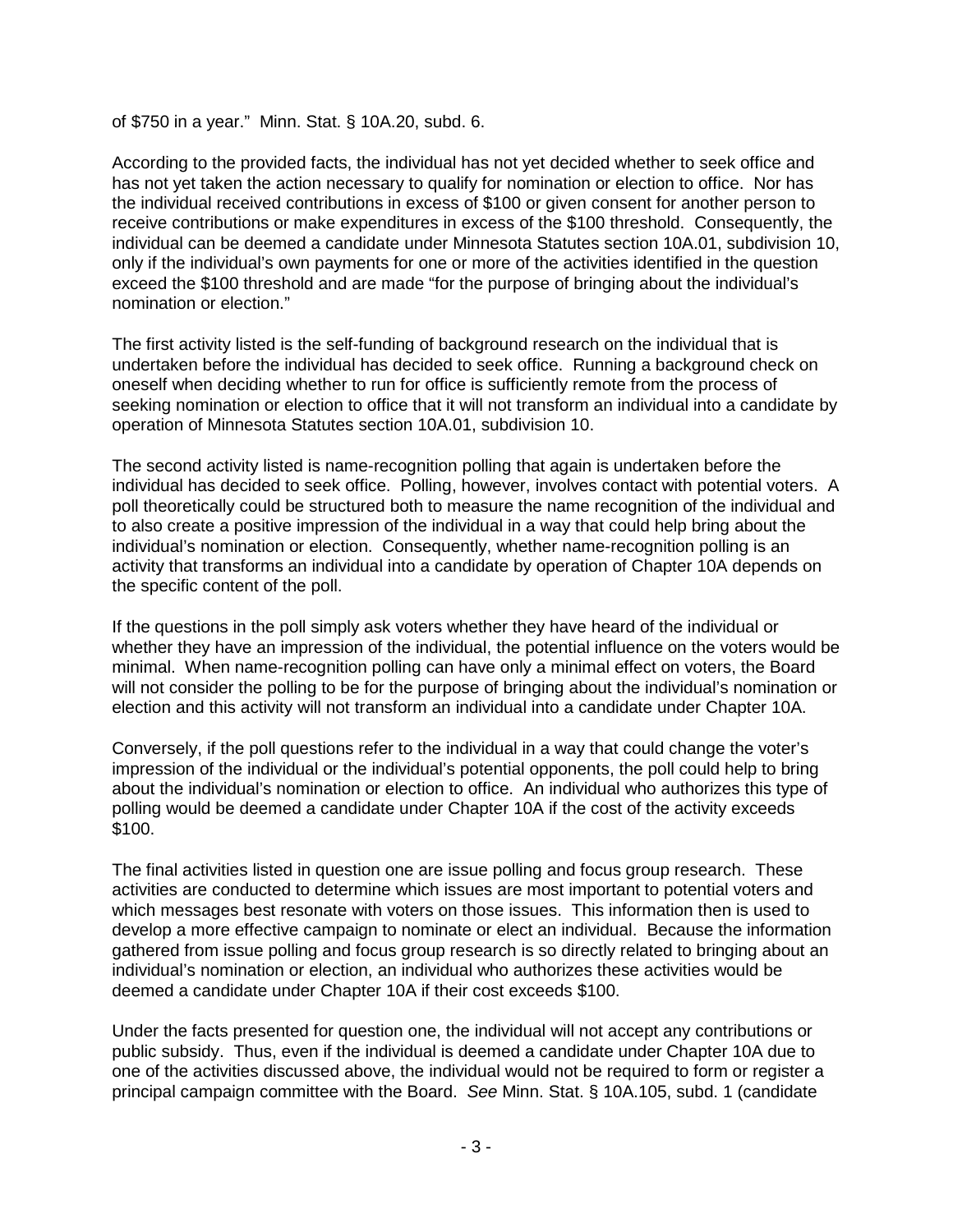must form and register principal campaign committee when candidate receives more than \$750 in contributions or accepts public money).

Even without a campaign committee, however, a self-funded candidate still must disclose expenditures when those expenditures exceed \$750 in a calendar year. *See* Minn. Stat. § 10A.20, subd. 6 (candidate who does not register principal campaign committee must file reports when expenditures exceed \$750). An expenditure is "a purchase or payment of money or anything of value or an advance of credit, made or incurred for the purpose of influencing the nomination or election of a candidate." Minn*.* Stat. § 10A.01, subd. 9.

An activity that is undertaken for the purpose of bringing about the individual's nomination or election also would be an activity undertaken "for the purpose of influencing the nomination or election of a candidate." *Id.* Thus, if the cost of any of the activities undertaken for the purpose of bringing about the individual's nomination or election exceeds \$750, alone or in aggregate, the individual must file campaign finance reports with the Board. The schedule for filing these reports is in Minnesota Statutes section 10A.20, subdivisions 2 and 6.

### **Question Two**

Must an individual file a campaign finance report under Minnesota Statutes section 10A.20 if the individual, having decided to seek nomination and election for a constitutional office, takes one or more of the following actions:

- 1) self-funds communication development such as issue statements or media training;
- 2) self-funds creative work such as the development of a campaign website, introductory video, and logo; or
- 3) self-funds the purchase of mailing lists.

Does the individual need to form and register a principal campaign committee? Similarly, by making such self-funded expenditures, would the individual be deemed a "candidate" under Minnesota Statutes section 10A.01, subdivision 10?

### **Opinion**

As stated above, a candidate is someone "who seeks nomination or election" to a state-level office or who is deemed to seek nomination or election to an office because the individual meets the criteria listed in Minnesota Statutes section 10A.01, subdivision 10. Under the facts presented for question two, the individual already has decided to seek nomination and election to an office when the individual undertakes the listed actions. Because the individual is someone "who seeks nomination or election" to office, the individual is a candidate under the Chapter 10A definition.

Under the facts presented for question two, the individual will not accept any contributions or public subsidy. Thus, even if the individual is a candidate under Chapter 10A, the individual would not be required to form or register a principal campaign committee with the Board. *See*  Minn. Stat. § 10A.105, subd. 1 (candidate must form and register principal campaign committee when candidate receives more than \$750 in contributions or accepts public money).

Even without a campaign committee, however, a self-funded candidate still must disclose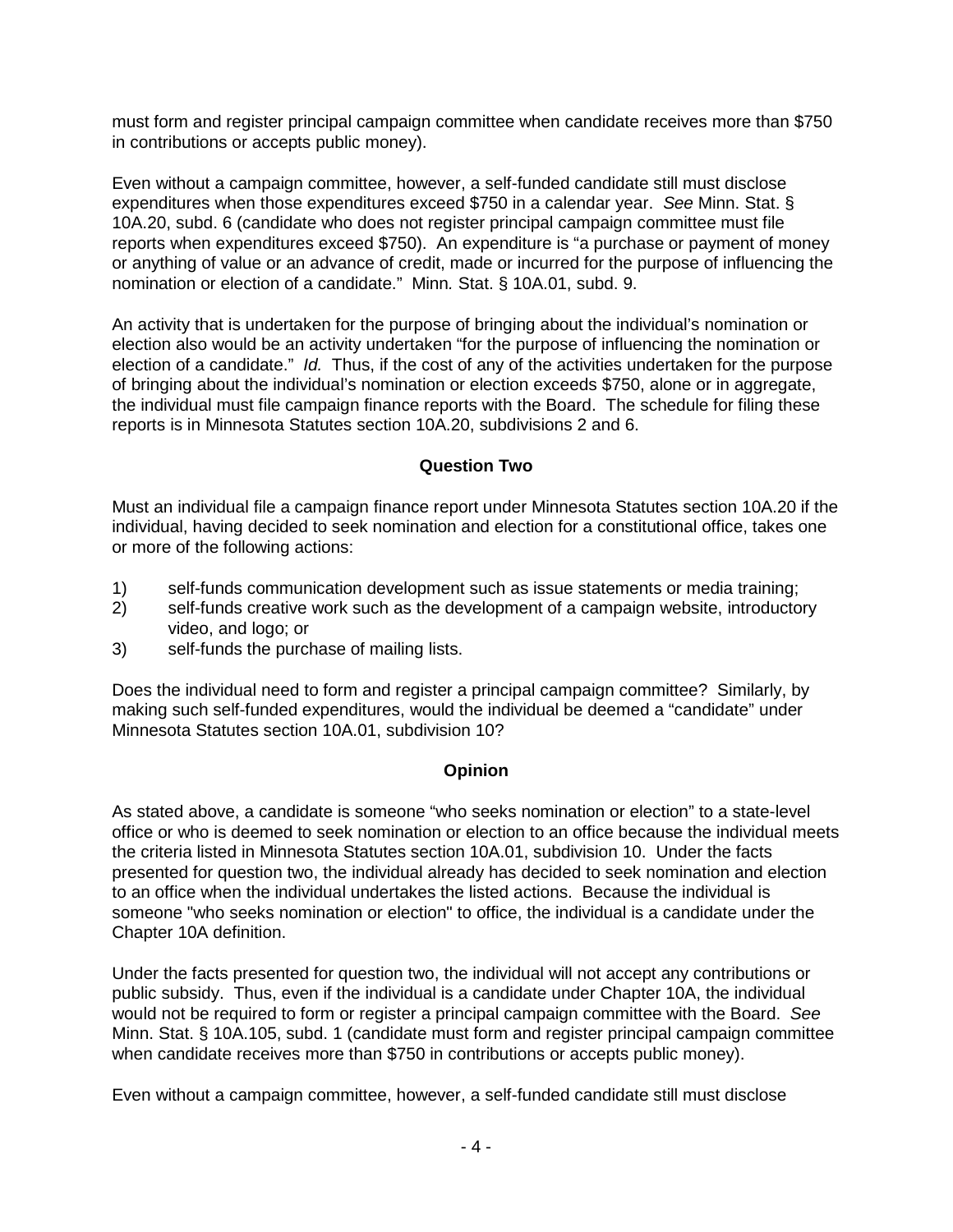expenditures when those expenditures exceed \$750 in a calendar year. *See* Minn. Stat. § 10A.20, subd. 6 (candidate who does not register principal campaign committee must file reports when expenditures exceed \$750). As discussed above, an expenditure is an expense made or incurred to influence the nomination or election of a candidate. Minn. Stat. § 10A.01, subd. 9. Because the individual has decided to seek office, all of the activities listed in question two are undertaken to influence the individual's nomination or election to that office. The individual therefore must file campaign finance reports with the Board if the cost of the activities exceeds \$750.

### **Question Three**

If after the activities described in questions one and two above are taken, the individual later forms and registers a principal campaign committee, can that committee then purchase the results or products of those activities for fair market value from the individual and then report those purchases as expenditures?

### **Opinion**

If the individual forms a principal campaign committee, nothing in Chapter 10A prevents the committee from purchasing the results or products of the activities listed in questions one and two from the individual for fair market value. The individual also could make an in-kind contribute of the results or products to the committee. The amount of this in-kind contribution would be the fair market value of the donated results or products. In both cases, the fair market value of the results or products would be the amount that the individual paid for those results or products. *See* Minn. R. 4503.0100, subpt. 3a (fair market value is the amount that individual would pay to buy same service or item in open market).

Dated: February 11, 2014 /s/ Deanna Wiener

Deanna Wiener, Chair Campaign Finance and Public Disclosure Board